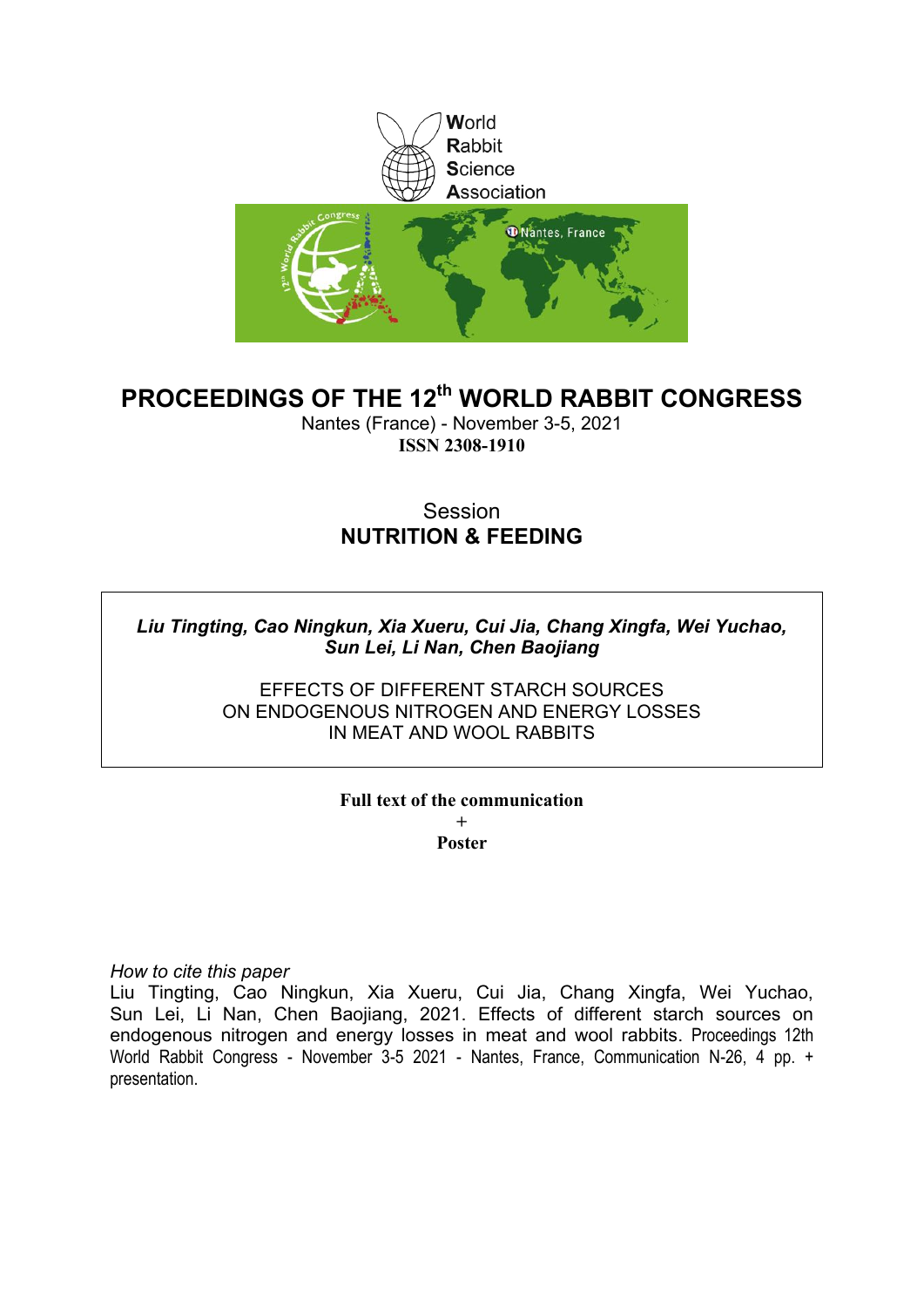# **EFFECTS OF DIFFERENT STARCH SOURCES ON ENDOGENOUS NITROGEN AND ENERGY LOSSES IN MEAT AND WOOL RABBITS**

# Liu Tingting<sup>1</sup>, Cao Ningkun<sup>1</sup>, Xia Xueru<sup>1</sup>, Cui Jia<sup>1</sup>, Chang Xingfa<sup>1</sup>, Wei Yuchao<sup>1</sup>, **Sun L**ei**<sup>1</sup> , Li N**an**<sup>1</sup> , Chen B**aojiang**1,2\***

<sup>1</sup>College of Animal Science and Technology, Agricultural University of Hebei, Baoding 071000 <sup>2</sup>Research Center of Cattle and Sheep Embryo Engineering Technique of Hebei, Baoding 071000 \*Corresponding author: chenbaojiang@vip.sina.com

## **ABSTRACT**

The effects of different starch sources on endogenous nitrogen and energy losses in meat and wool rabbits were studied comparing the inclusion of corn starch, potato starch and tapioca starch in nitrogen-free diets. Both a total of eighteen 18-months-old healthy meat and wool rabbits weighting 3.00±0.035 kg, on average, were randomly divided into 3 groups, 6 in each group. Diets with different starch sources (potato, corn and tapioca) were fed *ad libitum*. The trial period was 7 days. The results showed that: 1) The dry matter intake of the potato group was higher than the corn group  $(P<0.05)$ ; there was no difference in dry matter intake between corn group and tapioca group (*P*>0.05), both meat and wool rabbits. 2) The metabolic fecal nitrogen (MFN) of tapioca group was higher than in potato starch group (*P*<0.05), and the difference of endogenous urinary nitrogen (EUN) in each group was not significant (*P*>0.05), both in meat and wool rabbits. 3) There were no differences in metabolic fecal energy (FmE) and endogenous urinary energy (UeE) among the three groups (*P*>0.05), both meat and wool rabbits. In conclusion, the endogenous nitrogen and energy losses in the potato group was the lowest for meat rabbits and wool rabbits.

**Key words:** Meat rabbits, Wool rabbits, Starch source, Endogenous energy losses, Endogenous nitrogen losses

# **INTRODUCTION**

Endogenous nitrogen and energy losses in the animal reduce the apparent digestibility of protein, the energy utilization of feed, and increase the excretion of animal manure nitrogen, which cause serious economic losses and environmental pollution. The nitrogen-free diet method is the most commonly used method to determine endogenous losses, and has higher accuracy in determining endogenous losses in animals (Li et al., 2019). In this experiment, meat and wool rabbits were used as test animals, and corn starch, potato starch, and tapioca starch were used as starch sources to prepare three different types of nitrogen-free diets. The aim of this work was to study the endogenous nitrogen and energy losses of different starch sources in meat and wool rabbits.

### **MATERIALS AND METHODS**

### **Animals and experimental design**

A total of 18 meat rabbits and 18 wool rabbits, 18-months-old with an average body weight of  $3.00\pm0.035$  kg, were randomly divided into 3 groups, 6 in each group, and fed with 3 diets differing in the type of starch, respectively. Rabbits were fed *ad libitum* during 7 days. Feces and urine were collected every morning and health status were observed every day.

The diet was formulated according to the nutritional requirements of the NRC (1995) and Nutritional Content of full price rabbit feed (Gu, 1999). The nitrogen-free diet formula and nutritional levels are shown in Table 1.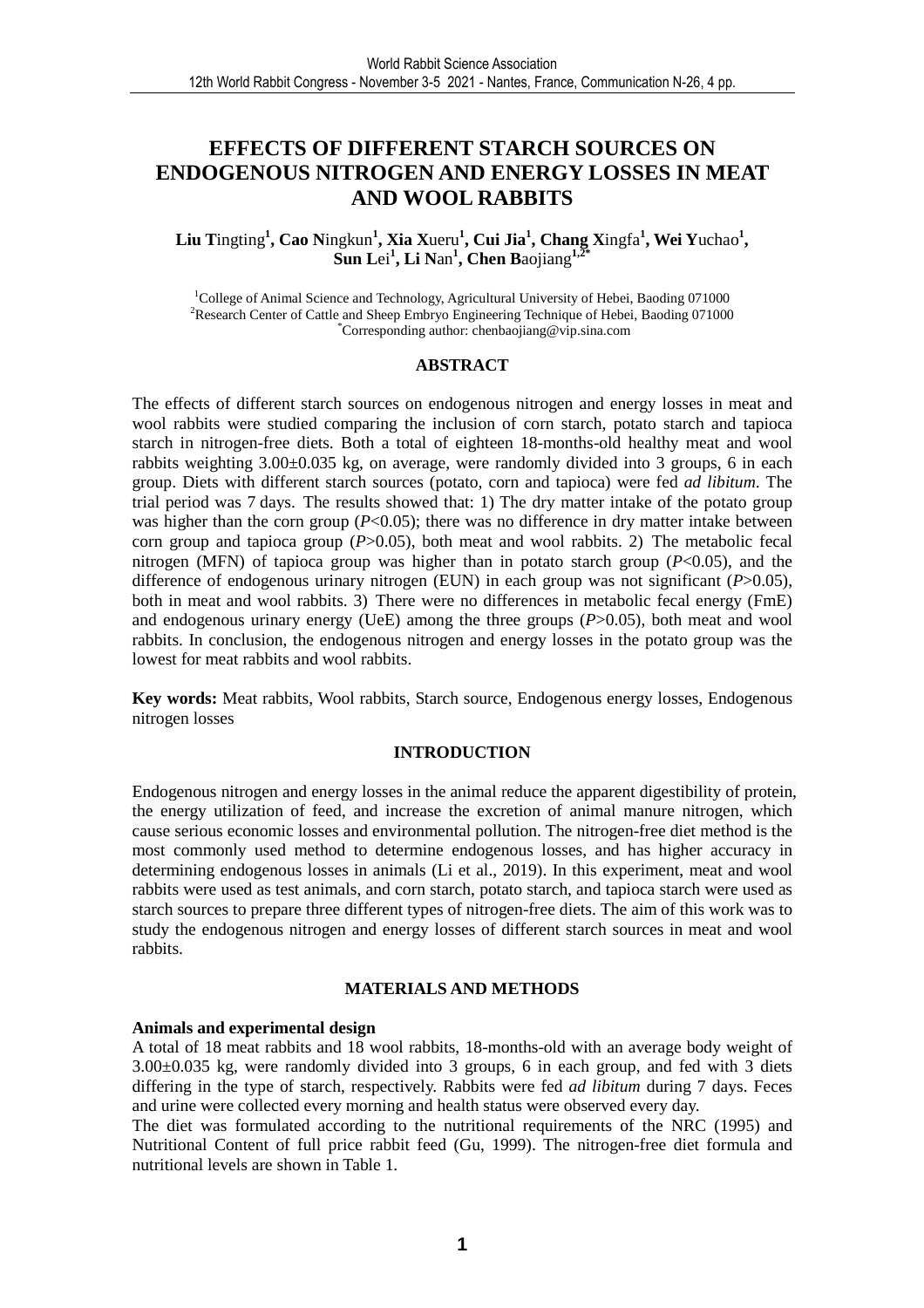| <b>Raw material</b>                  | Corn starch group | Potato starch group | Tapioca starch group |
|--------------------------------------|-------------------|---------------------|----------------------|
| Arbocel                              | 35.0              | 35.0                | 35.0                 |
| Opticell                             | 28.1              | 28.1                | 28.1                 |
| Palm oil                             | 10.0              | 10.0                | 10.0                 |
| Sucrose                              | 5.00              | 5.00                | 5.00                 |
| Corn starch                          | 18.0              |                     |                      |
| Potato starch                        |                   | 18.0                |                      |
| Tapioca starch                       |                   |                     | 18.0                 |
| Limestone                            | 0.71              | 0.71                | 0.71                 |
| CaHPO <sub>4</sub> 2H <sub>2</sub> O | 2.37              | 2.37                | 2.37                 |
| NaCl                                 | 0.50              | 0.50                | 0.50                 |
| Rabbit premix $1$                    | 0.30              | 0.30                | 0.30                 |
| Chemical composition                 |                   |                     |                      |
| DE $(MJ/kg)^2$                       | 10.3              | 10.3                | 10.3                 |
| Neutral Detergent Fiber              | 63.1              | 63.6                | 64.0                 |
| Cellulose                            | 24.8              | 24.4                | 24.7                 |
| Hemicellulose                        | 26.6              | 26.9                | 26.3                 |
| Acid Detergent Lignin                | 11.6              | 11.2                | 11.4                 |
| <b>Ether Extract</b>                 | 10.0              | 10.5                | 10.3                 |
| Ca                                   | 0.78              | 0.73                | 0.80                 |
| P                                    | 0.56              | 0.59                | 0.55                 |

**Table 1**: Ingredients and chemical composition of nitrogen-free diet formula (% DM)

1) The premix provided per kg of the diet: Fe 70 mg, Cu 20 mg, Zn 70 mg, Mn 10 mg, Se 0.25 mg, Co 0.15 mg, I 0.2 mg, VA 10 000 IU, VD 900 IU, VE 50 mg, VK 2 mg, VB<sub>1</sub> 2 mg, VB<sub>2</sub> 6 mg, VB<sub>5</sub> 50 mg, VB<sub>6</sub> 2 mg, VB<sub>12</sub> 0.02 mg, VB<sub>3</sub> 50 mg, Choline 1 000 mg, VH 0.2 mg

2) DE (Digestible Energy) was a calculated value, while the others were measured values. DE = GE (Gross Energy) – FE (Energy in Feces)

## **Chemical Analyses**

Procedures of the Association of Official Analytical Chemists International (2000) were used to determine DM, N, EE, Ca, and P of feedstuffs content. Neutral-detergent fibre (NDF), Aciddetergent fibre (ADF), and acid detergent lignin (ADL) were determined sequentially using the filter-bag system (Ankom Technology, New York, NY, USA) according to the method of Van Soest et al. (1991).

Cellulose  $(\% ) = ADF (\% ) - ADL (\% );$ Hemicellulose  $(\% )$  = NDF  $(\% )$  - ADF  $(\% )$ 

# **Calculation**

Basal nitrogen metabolism = endogenous urinary nitrogen (EUN) + metabolic fecal nitrogen (MFN) + Surface losses of nitrogen (SLN), rabbits have a small SLN and are negligible. Endogenous energy losses = metabolic fecal energy (FmE) + endogenous urinary energy (UeE).

# **Statistical analysis**

All experimental data were statistically analyzed by one-way analysis of variance (ANOVA) using Statistical Packages for the Social Sciences (SPSS) 21.0. The results were expressed as Mean  $\pm$  Standard Deviation (SD).  $P < 0.05$  indicates a significant difference.

### **RESULTS**

There were no significant (*P*>0.05) differences in the body and metabolic weight of the three groups of meat rabbits (Table 2). Comparing dry matter intake and daily fecal output of each group, the potato group was significantly higher than the corn group (*P*<0.05). There was no significant difference in daily urine output among the three groups (*P*>0.05). There were also no significant differences in dry matter intake and daily excrement volume of wool rabbits  $(P>0.05)$ .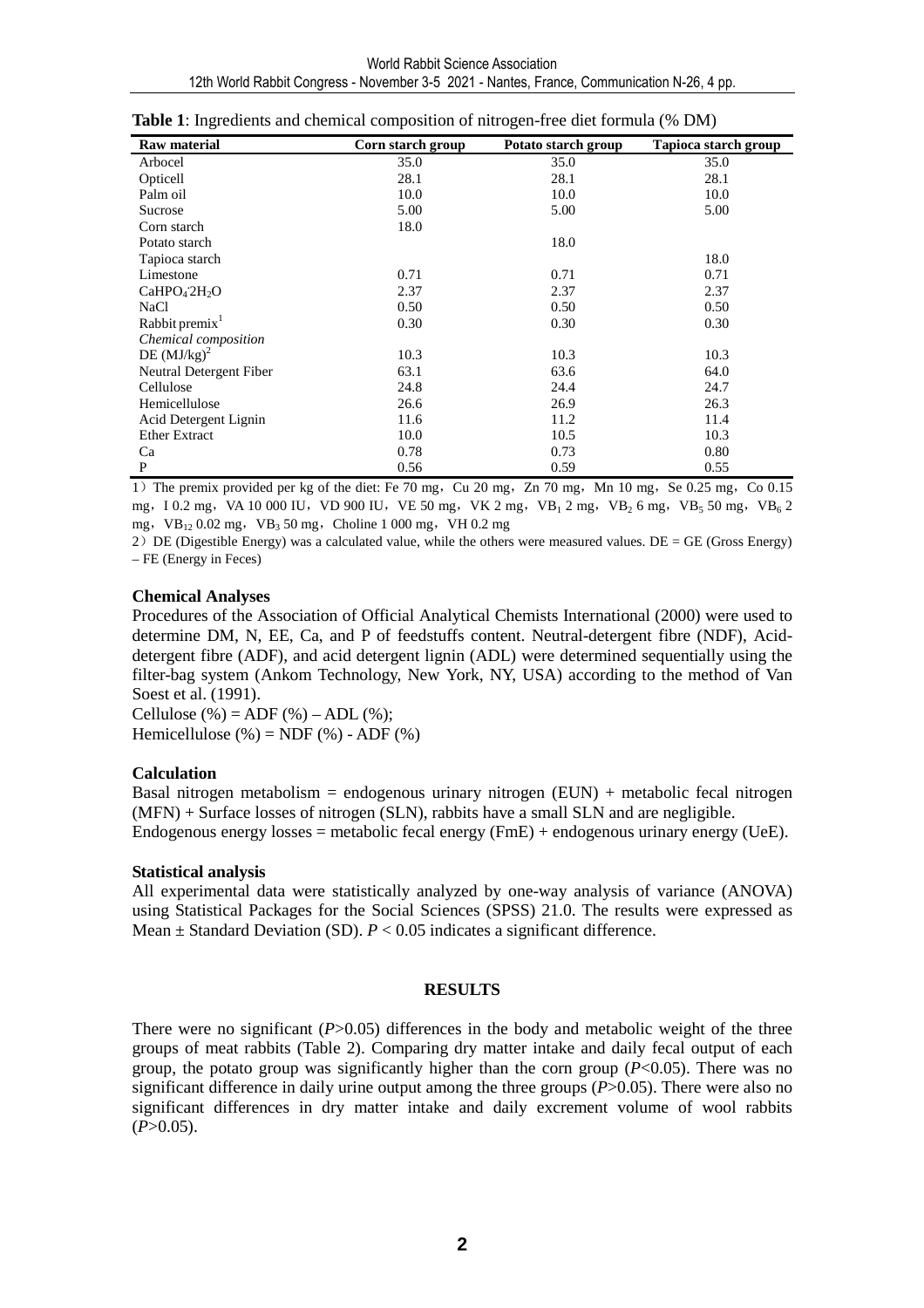| <b>Item</b>                    | <b>Animals</b><br>$(n=6)$                        | Corn starch<br>group | Potato starch<br>group | Tapioca starch group |
|--------------------------------|--------------------------------------------------|----------------------|------------------------|----------------------|
|                                | Meat rabbits                                     | $3.23 \pm 0.01$      | $3.16 \pm 0.09$        | $3.21 \pm 0.47$      |
| Body Weight (kg)               | Wool rabbits                                     | $3.48 \pm 0.09$      | $3.38 \pm 0.05$        | $3.50\pm0.10$        |
| Body Weight $^{0.75}$ (kg)     | Meat rabbits                                     | $2.41 + 0.00$        | $2.37+0.05$            | $2.40+0.28$          |
|                                | Wool rabbits                                     | $2.55+0.05$          | $2.49 + 0.03$          | $2.56 + 0.06$        |
|                                | Meat rabbits                                     | $70.5 + 3.52h$       | $87.3 + 6.08a$         | $80.3 + 4.67$ ab     |
| Dry Matter Intake $(g/d)$      | Wool rabbits                                     | $79.3 + 6.10$        | $89.3 + 3.25$          | $83.2 + 4.60$        |
|                                | $23.3 + 3.27h$<br>$33.6 + 2.31a$<br>Meat rabbits | $31.9 + 2.63$ ab     |                        |                      |
| Daily manure excretion $(g/d)$ | Wool rabbits                                     | $27.1 + 1.57$        | $32.0 + 4.24$          | $30.5 + 3.54$        |
|                                | Meat rabbits                                     | $155+11.3$           | $149+15.7$             | $142+9.66$           |
| Daily urinary excretion (ml/d) | Wool rabbits                                     | $173 \pm 12.0$       | $158 \pm 14.8$         | $178 \pm 11.8$       |

| Table 2: Effect of different starch sources on body weight, dry matter intake, and daily manure |  |
|-------------------------------------------------------------------------------------------------|--|
| and urinary excretion, in meat and wool rabbits                                                 |  |

In the same row, values with different letter superscripts mean significant difference  $(P<0.05)$ 

The fecal nitrogen content of the potato starch group of meat rabbits was significantly lower than the other two groups  $(P<0.05$ ; Table 3). The MFN of the meat and wool rabbits was significantly different among the groups  $(P< 0.05)$ . Both were highest in the tapioca starch group.

**Table 3**: Effect of different starch sources on the endogenous nitrogen losses in meat and wool rabbits

| <b>Item</b>                      | <b>Animals</b><br>$(n=6)$ | Corn starch<br>group       | Potato starch<br>group | Tapioca starch group |
|----------------------------------|---------------------------|----------------------------|------------------------|----------------------|
|                                  | Meat rabbits              | $4.70 + 0.28$ <sup>a</sup> | $3.25 \pm 0.07^b$      | $4.60+0.35^{\circ}$  |
| Fecal nitrogen content $(mgN/g)$ | Wool rabbits              | $4.75 + 0.35$              | $4.19+0.10$            | $5.50 \pm 0.71$      |
|                                  | Meat rabbits              | $4.82 + 0.31$              | $4.85 \pm 0.07$        | $5.50 \pm 0.71$      |
| Urine nitrogen content (mgN/ml)  | Wool rabbits              | $4.78 \pm 0.68$            | $5.04 \pm 0.34$        | $4.74 + 0.20$        |
| Metabolic fecal nitrogen (g/kg)  | Meat rabbits              | $1.55 \pm 0.21^{ab}$       | $1.23 \pm 0.09^b$      | $1.83 \pm 0.18^a$    |
| DMI)                             | Wool rabbits              | $1.62 \pm 0.17^b$          | $1.58 \pm 0.14^b$      | $2.02+0.03^a$        |
| Endogenous urinary nitrogen      | Meat rabbits              | $310+11.4$                 | $306 \pm 13.7$         | $325+14.2$           |
| $(mg/d \cdot BW^{-0.75})$        | Wool rabbits              | $325 \pm 7.40$             | $320 \pm 10.7$         | 330±9.11             |

In the same row, values with different letter superscripts mean significant difference  $(P<0.05)$ 

The effects of different starch sources on fecal energy content and urine energy content of meat and wool rabbits were not significant (*P*>0.05; Table 4). There were also no significant differences in the metabolic fecal energy and endogenous urinary energy among the groups  $(P>0.05)$ .

| <b>Item</b>                      | <b>Animals</b><br>$(n=6)$ | Corn starch group   | Potato starch group | <b>Tapioca starch</b><br>group |
|----------------------------------|---------------------------|---------------------|---------------------|--------------------------------|
| Fecal energy content             | Meat rabbits              | $16.2 + 0.98$       | $14.0 + 0.77$       | $15.8 + 0.45$                  |
| (MJ/kg)                          | Wool rabbits              | $18.1 \pm 0.86$     | $15.6 + 0.42$       | $17.9 + 1.21$                  |
| Urinary energy content           | Meat rabbits              | $0.039 + 0.001$     | $0.036 + 0.003$     | $0.045 + 0.007$                |
| (MJ/L)                           | Wool rabbits              | $0.041 + 0.004$     | $0.044 + 0.006$     | $0.043 + 0.003$                |
| Metabolic fecal energy           | Meat rabbits              | $0.17+0.02$         | $0.18 + 0.05$       | $0.21 + 0.01$                  |
| $(MJ/d·BW-0.75)$                 | Wool rabbits              | $0.21 + 0.03$       | $0.20 + 0.08$       | $0.23 + 0.10$                  |
| Endogenous urinary               | Meat rabbits              | $0.0025 + 0.0003$   | $0.0022 + 0.0005$   | $0.0027 \pm 0.0007$            |
| energy $(MJ/d \cdot BW^{-0.75})$ | Wool rabbits              | $0.0028 \pm 0.0008$ | $0.0028 \pm 0.0009$ | $0.0030\pm0.0004$              |

In the same row, values with different letter superscripts mean significant difference  $(P<0.05)$ 

# **DISCUSSION**

Starch is the main component of cereal feed and the most important source of energy for animals. It is mainly composed of amylose  $(\alpha-1, 4)$ -glucosidic linkage) and amylopectin  $(\alpha-1, 6)$ glucosidic linkage) (Englyst et al., 1992). When amylose/amylopectin ratio is greater than 1, it is considered high amylose content (Zhang et al., 2017). In this experiment, the ratio of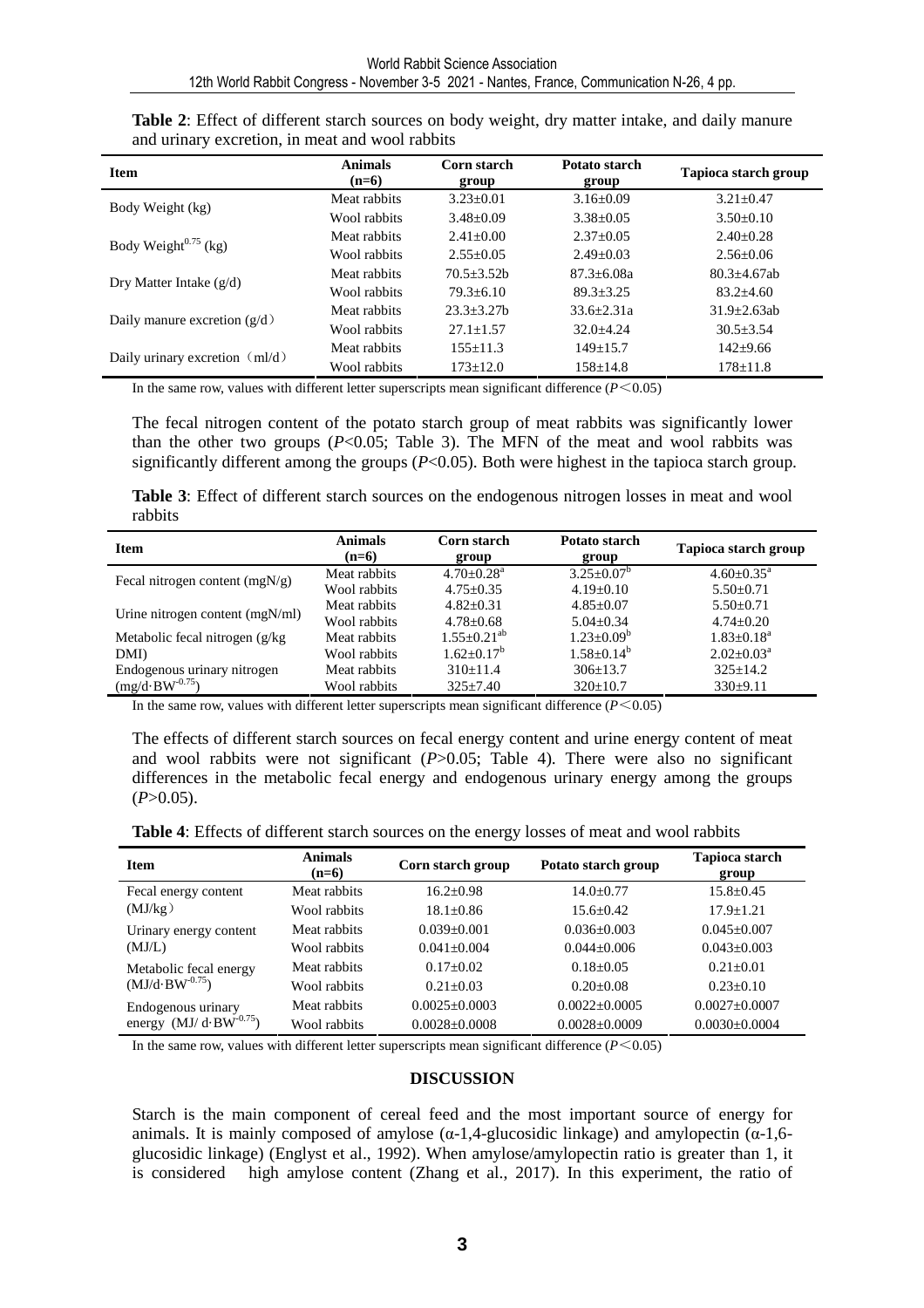amylose/amylopectin in tapioca starch is 0.11 (Liu, 2015), in potato starch is 0.39 (Cai et al., 2019), and in corn starch is 0.23 (Liu, 2015). All of them are low in amylose/amylopectin ratio, but potato starch has the highest amylose content. The dry matter intake of the potato starch group was higher than that of the corn starch group, which was similar to the tapioca starch group. This result may be due to the higher DM intake, higher amylose/amylose ratio and lower dietary energy supply in the potato starch group. This may have a great influence on the digestion of feed protein and cecal starch fermentation, because the fermentation of amylose in the cecum increases the utilization of undigested nutrients in the small intestine. Therefore, meat rabbits and wool rabbits are considered to have a higher utilization rate of potato starch than other animals.

However, in the potato starch group, meat rabbits and wool rabbits with different starch sources had the lowest endogenous nitrogen losses. Based on this, it can be concluded that the potato starch group has the highest dietary nitrogen utilization rate and the lowest endogenous nitrogen losses. This may be due to the fact that undigested starch in the small intestine is used as energy by the cecal microbiota, recycling endogenous N into microorganisms to provide energy for the body. Since the amylose and corn starch in tapioca starch are relatively low, the rabbit's cecum does not have enough starch to provide energy, which indirectly reduces the nitrogen utilization rate.

Different relative ratios of amylose and amylopectin also affect energy metabolism (Zhang et al., 2017; Cao et al., 2018). In this experiment, rabbits had the highest energy utilization rate in potato starch group and the lowest endogenous energy losses. The straight branch ratio of potato starch is higher than the other two starches. Amylose is degraded more slowly in the small intestine. Starch that has not been degraded by the small intestine enters in the cecum and undergoes microbial fermentation to produce a large number of short chain fatty acids, which is beneficial to animal growth and intestinal health (Liu et al., 2013). The cecum of rabbits can effectively decompose and use amylose to improve the energy utilization rate in feed.

## **CONCLUSIONS**

The potato group had the highest dry matter intake, and rabbits (include meat rabbits and wool rabbits) with the potato starch-type diet had the lowest endogenous nitrogen and energy losses.

### **ACKNOWLEDGEMENTS**

This study was supported by the National Rabbit Industry Technology System of China (CARS-43-B-2).

#### **REFERENCES**

- Association of Official Analytical Chemists International. 2000. Official Methods of Analysis of the AOAC International, *17th ed. AOAC International, Galthersburg, MD, USA.*
- Cao Ningkun, Chen Baojiang. 2018. Research progress on basal nitrogen metabolism and preparation of nitrogen-free diets for livestock and poultry. *China Feed, 15: 16-18.*
- Cai Sha, Shi Jianbin, Sui Yong. 2019. Analysis of the physicochemical characteristics of potato starch and its effect on the quality of potato hot noodles. *Modern Food Science and Technology, 35 (01): 72-81.*
- Englyst HN, Kingman SM, Cummings JH. 1992. Classification and measurement of nutritionally important starch fractions. *European Journal of Clinical Nutrition. Vol. 46(Suppl 2): S33-50.*

Gu Zilin. 1999. Preparation and formulation of rabbit feed. Beijing: *China Agricultural Press*.

- Li Dong, Xue Ruiting, Yue Ziyan. 2019. Effect of dietary supplementation with malate on the digestibility and metabolism of growing and fattening sheep. *China Feed, 02: 25-29.*
- Liu Lixiao, Cui Jia, Guo Weina. 2013. Research progress on the effects of dietary amylose ratios on animal performance and intestinal function and health. *Foreign Animal Husbandry (Pig and Poultry), 33 (01): 43-44.*
- Liu Wen. 2015. Effects of different amylose / amylopectin ratios on growth performance, nutrient digestibility and meat quality of lambs. *Heilongjiang August First Land Reclamation University.*

NRC. 1995. Nutrient requirements of rabbits [S]. 2nd reved, Washington, D. C: *National Academy Press*.

- Van Soest, J.P., Robertson, J.B., Lewis, B.A. 1991. Methods for dietary fibre, neutral detergent fibre and non-starch polysaccharides in relation to animal nutrition. *J. Dairy Sci. 74, 3583–3597.*
- Zhang Xudong, Guo Dongwei, Zhong Yuyue. 2017. Analysis of the differences in physical and chemical properties of corn flour and corn starch with different amylose content. *Journal of Northwest.*